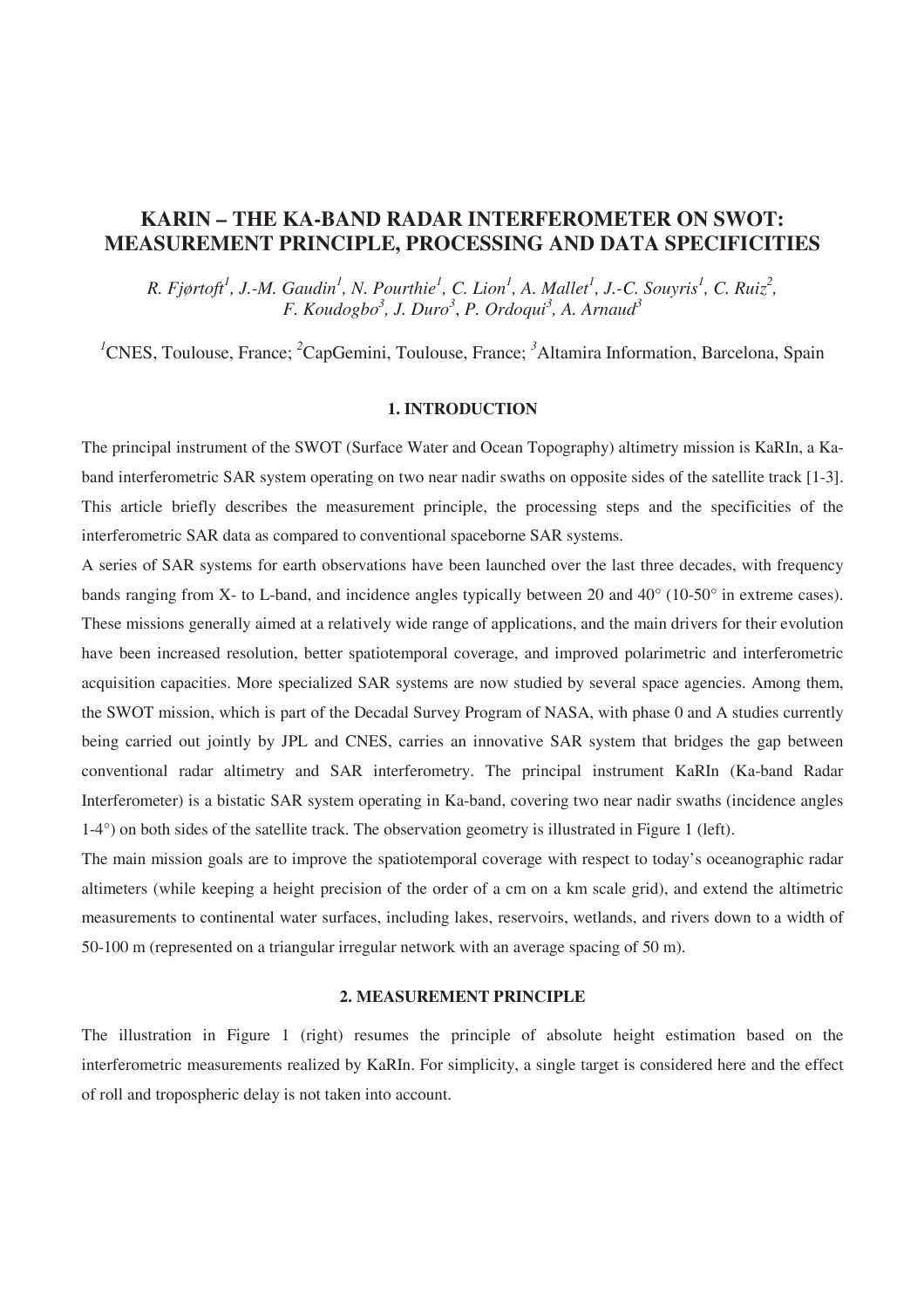

**Figure 1: Illustration of the acquisition geometry of KaRIn on SWOT (left) and measurement principle (right).** 

The phase difference  $\Phi$  enables us to estimate very precisely the view angle  $\theta$  (1). This interferometric phase is however measured modulo  $2\pi$  by the instrument (phase difference between the electromagnetic waves received by the two antennas. In terms of relative heights, a difference of  $2\pi$  corresponds to the altitude of ambiguity E<sub>a</sub>. As a consequence, it is necessary to have auxiliary data to remove this ambiguity, i.e. an absolute height reference whose precision is within  $\pm E_0/2$  (typically a numerical terrain model in hydrology mode, and mean sea level and tidal models or nadir altimeter measurement in oceanography mode). After this phase unwrapping stage, the incidence angle  $\theta$  can be computed (1).

The absolute height h of the target can then be derived from the distance r (range) between the antenna and the target (time between transmission and reception) and precise knowledge of the satellite altitude H (2). It should be noted that r and H must be estimated with very high accuracy.

The above equations allow us to estimate absolute height on a pixel-by-pixel basis, but this strategy implies a need for tropospheric correction throughout the swath, which seems difficult to realize over land, where there may be fast spatial variations in tropospheric conditions. To overcome this problem for continental surfaces, the phase unwrapping and height restitution could alternatively be done spatially ("horizontally") from a reference point, similar to the computation of relative heights in conventional SAR interferometry, but taking the particular evolution of the altitude of ambiguity in range into account (see sec. 4.2).

#### **3. DATA PROCESSING**

In terms of processing and data products, KaRIn features a low resolution (LR) mode dedicated to oceanography (km scale grid) and a high resolution (HR) mode dedicated mainly to continental hydrology (triangular irregular network with 50 m average spacing). The processing steps can be divided into the following main categories:

1. SAR processing (range and azimuth compression)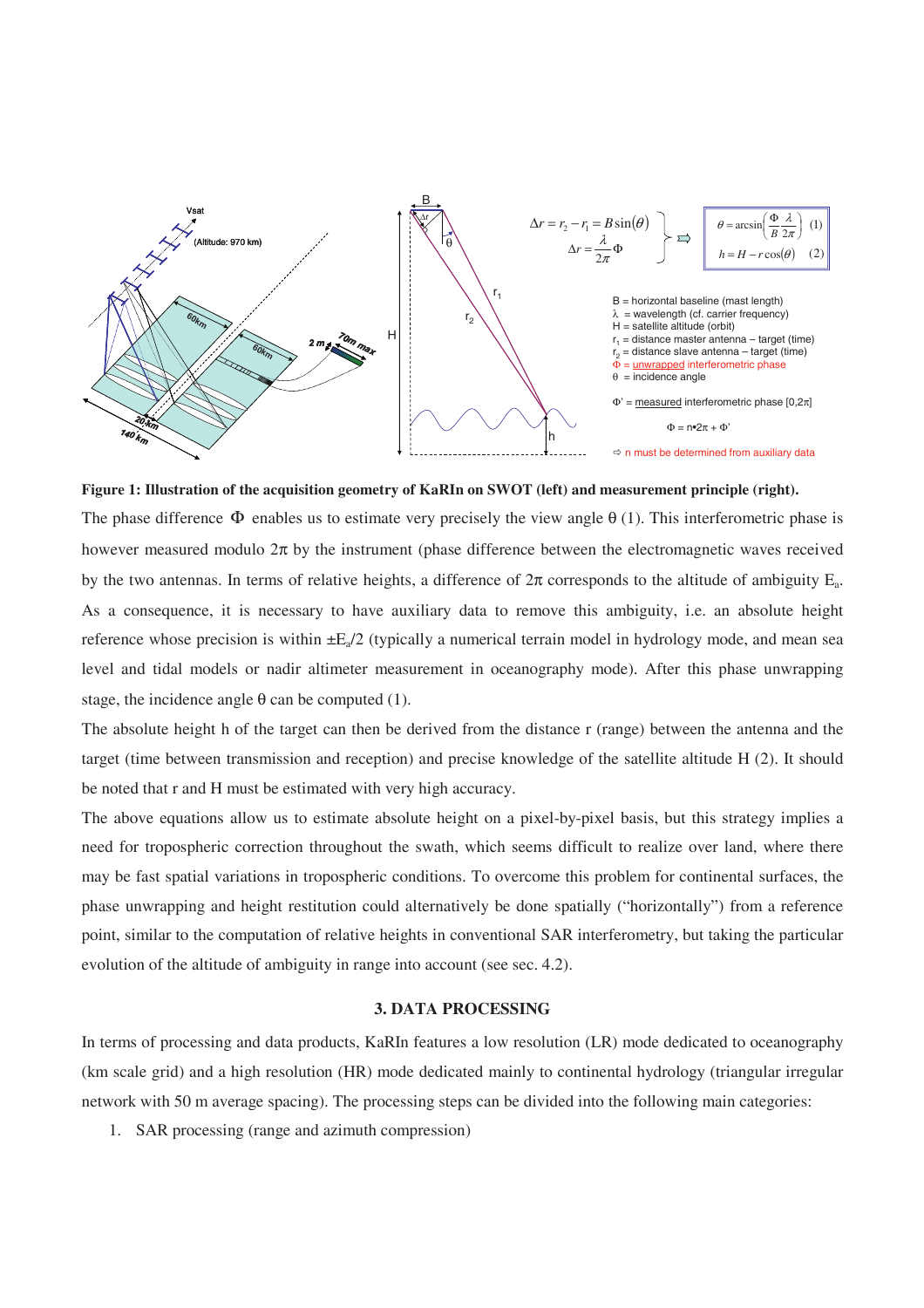- 2. Interferometric processing (co-registration, computation of interferometric phase and coherence)
- 3. Restitution of acquisition geometry (geolocation, precise orbit determination, correction of roll, baseline variations, tropospheric delay, …)
- 4. Extraction of geophysical parameters (HR water surface detection, computation of absolute heights, etc)
- 5. Multitemporal analysis (medium and long term variations, flooding, floodplains, …)

In the LR mode (oceanography), a considerable part of the data processing is done onboard, including unfocussed SAR processing and computation of raw interferograms, as well as incoherent averaging (multilooking) that reduces noise and further degrades the spatial resolution to about 1  $km^2$  pixels. These operations reduce the data rate considerably, from more than 1 Gbps to 0.2 Mbps. Unfocussed SAR processing implies a very limited loss of performance with respect to full SAR processing in this configuration (after multilooking to 1 km<sup>2</sup> pixels).

The HR mode (hydrology) has very limited onboard processing: only presummation by a factor 2 in azimuth (and BAQ coding). It is crucial to preserve high spatial resolution (4 m x 10-70 m) in order to detect, localize and characterize relatively small water surfaces. The price to pay is a very high output data rate (around 300 Mbps).

It should be noted that several strategies are possible concerning the order in which the processing steps are carried out and that there generally are several candidate algorithms for each processing step (e.g. many different algorithms for water surface detection), so that comprehensive prototyping and testing is needed to establish the operational processing chain. (More details will be given in the full paper.)

## **4. SPECIFICITIES OF KARIN DATA**

#### **4.1. Ka-band SAR imaging and interferometry**

The smaller wavelength of Ka-band SAR (about 8 mm) compared to X- and C-band implies that:

- less surfaces appear smooth, implying less specular reflection
- weaker penetration into vegetation, soil, snow....
- higher sensitivity to tropospheric conditions; rain will generally make acquisitions unexploitable
- a smaller baseline can be used for bistatic interferometry: as an illustration, a 10 m mast yields sufficient antenna separation for KaRIn, whereas a 60 m mast was needed for the SRTM mission (C- and X-band).

There are few reports on backscattering from natural surfaces in Ka-band, and they are generally limited with respect to the variety of surface types taken into account, and the number and range of associated parameters (local incidence angle, soil humidity and roughness, water salinity, wave height, etc.). The empirical results can be completed through carefully selected electromagnetic models. We have so far considered three surface types (and associated EM scattering and dielectric models): bare soil (Hybrid IEM-GO [9] and Hallikainen-Dobson [4]), water surfaces (Hybrid IEM-GO [9] and Meissner and Wentz [5]) and vegetation/trees (Radiative Transfer (Order 1) [10] and Ulaby and El-Rayes [6]). Simulation results based on these models is shown in Figure 2.